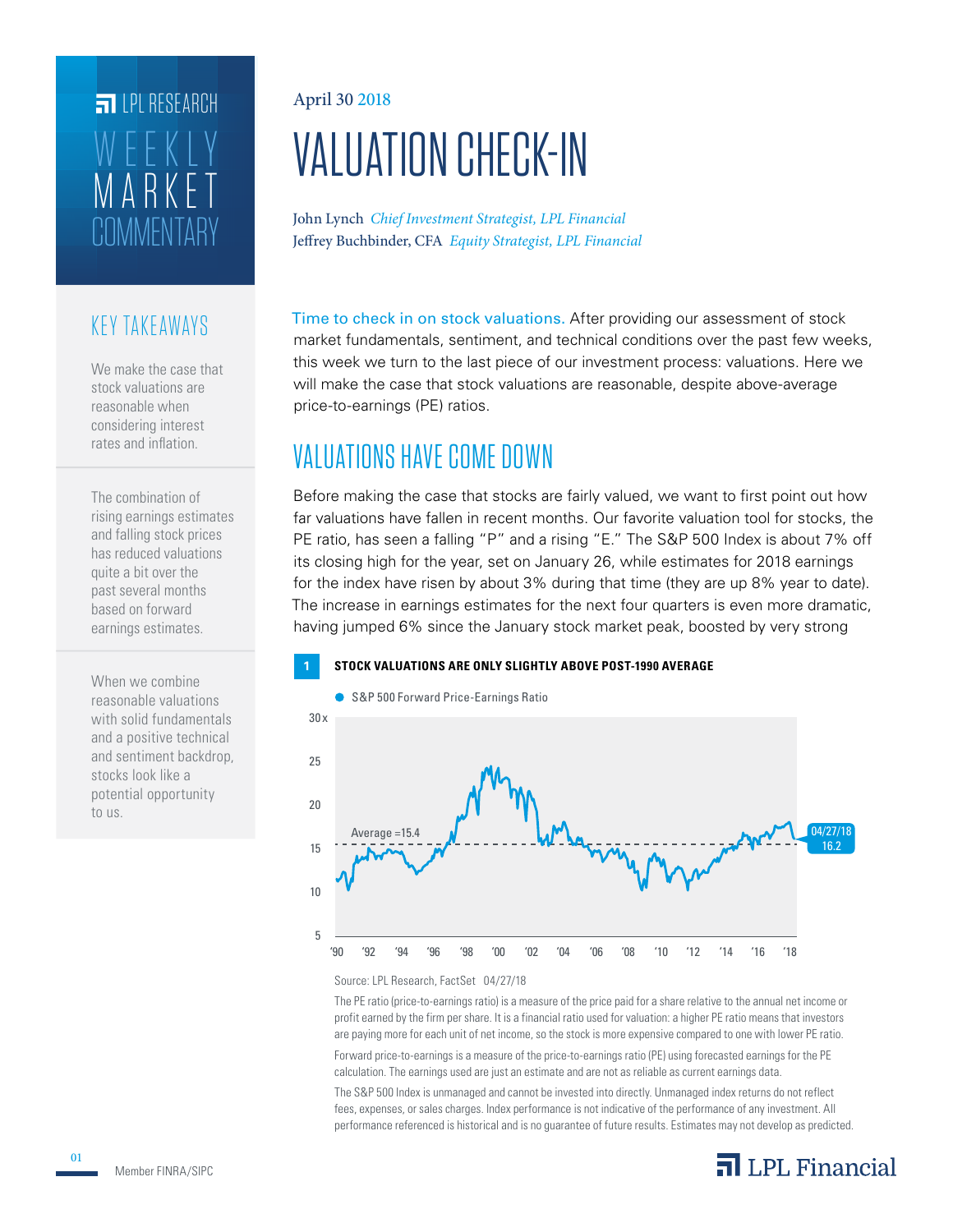first quarter earnings growth of 24% year over year, a big upside surprise compared with estimates as of quarter-end, and mostly positive guidance from company management teams.

Higher analysts' earnings estimates coupled with lower stock prices have clipped about 12% off stock valuations in just the past three months, taking the S&P 500's forward PE from 18.5 to 16.2, according to FactSet data [Figure 1].

## A CASE FOR STOCKS BEING FAIRLY VALUED

We believe the S&P 500 is fairly valued at a forward PE ratio of slightly over 16, even though that level is a touch above the post-1990 average of 15.4. On a trailing PE basis, using earnings over the past four quarters, the PE is higher at 20 (the long-term average is near 17). But in a scenario of sharply rising earnings, trailing PEs tend to be inflated and fall quicker as earnings ramp up—the trailing PEs may fall by a point or two by year-end assuming stock returns and earnings reach our targets (both up double digits).

Simply put, we think above-average valuations are justified given our positive outlook for earnings, still-low interest rates by historical standards, and low inflation. We look at each of these factors below.

#### **Forward PE disclaimer**

Valuations relative to overly optimistic estimates can be misleading so before evaluating forward PEs, we ask ourselves how likely S&P 500 companies are to produce earnings at or near consensus estimates. While our estimate for 2018 S&P 500 earnings for share, at \$152.50, is below the consensus estimates tracked by Thomson Reuters and FactSet of \$158–159, implying 20% earnings growth, the strong start to earnings season and the resilience of earnings estimates during earnings season leaves our estimate potentially on the conservative side. Bottom line, we think the earnings outlook is sufficiently strong to justify slightly above-average valuations based on forward earnings estimates.

#### **Still-low interest rates**

Interest rate levels, which are another important consideration when evaluating stock valuations, are currently supportive of above-average stock valuations. Interest rates dictate how attractive bonds are relative to stocks, so lower rates make stocks relatively more attractive. Interest rates also determine the discount rate at which future cash flows are discounted back to arrive at a present value (in theory, that's fair value for the stock market). Interest rates are also indicative of financial conditions. Easier financial conditions are generally supportive of higher valuations.

To illustrate the relationship, we can break historical valuations down into interest rate buckets, as we have done in Figure 2. This exercise illustrates that,

#### **<sup>2</sup> CURRENT INTEREST RATE LEVELS ARE SUPPORTIVE OF STOCK VALUATIONS**



Source: LPL Research, FactSet 04/27/18

\*Current 10-Year Yield = 2.96%

The PE ratio (price-to-earnings ratio) is a measure of the price paid for a share relative to the annual net income or profit earned by the firm per share. It is a financial ratio used for valuation: a higher PE ratio means that investors are paying more for each unit of net income, so the stock is more expensive compared to one with lower PE ratio.

Chart utilizes Trailing PE – The sum of a company's price-to-earnings, calculated by taking the current stock price and dividing it by the trailing earnings per share for the past 12 months.

The S&P 500 Index is unmanaged and cannot be invested into directly. Unmanaged index returns do not reflect fees, expenses, or sales charges. Index performance is not indicative of the performance of any investment. All performance referenced is historical and is no guarantee of future results.

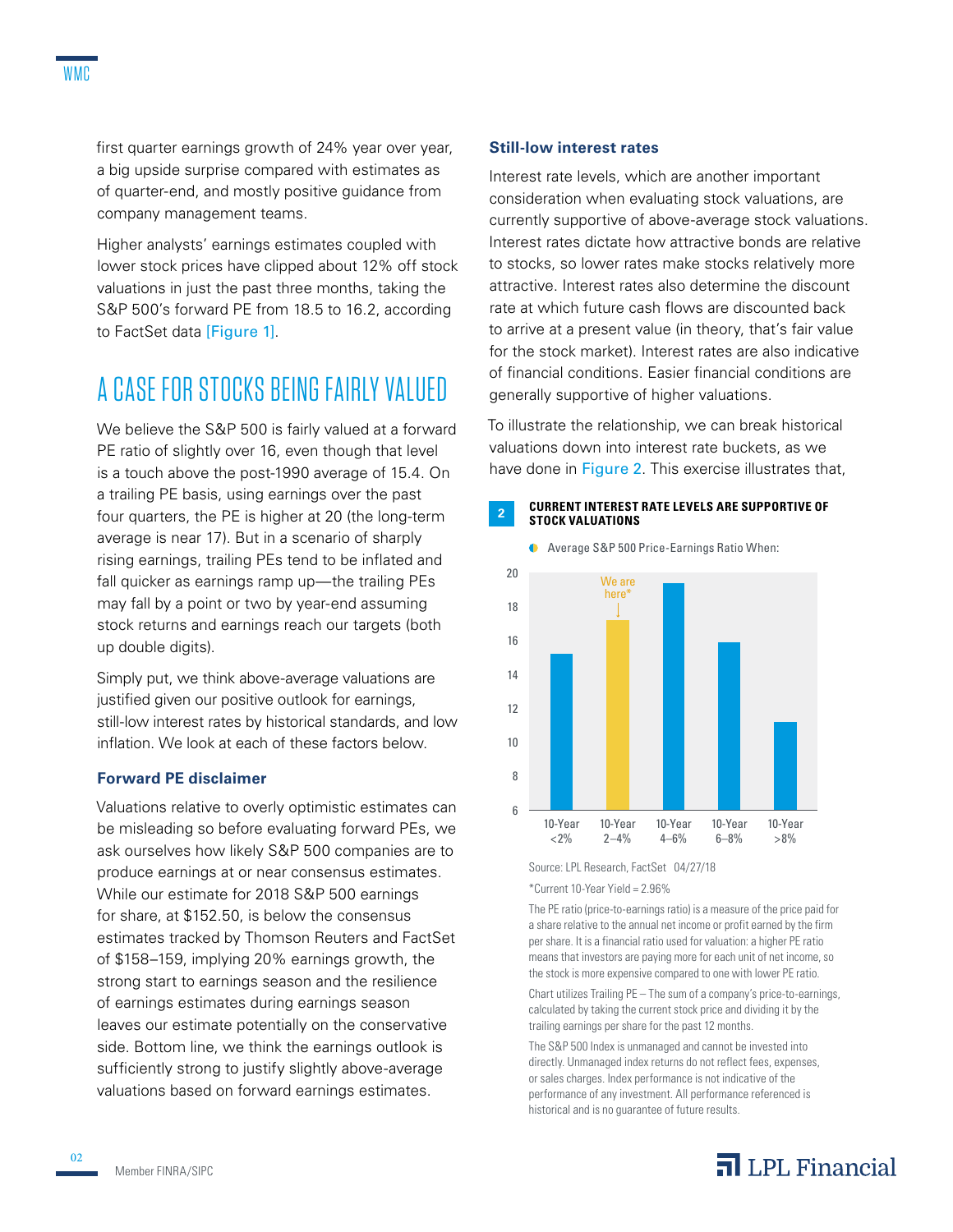based on historical data (back more than 50 years), when interest rates are in the current range (2–4% in the figure), stock valuations have tended to be higher. In fact, current stock valuations are only a little above average for the current level of interest rates. Adjusted for interest rates, valuations are not high. This doesn't mean stocks can't fall as interest rates rise, especially if rates rise quickly. However, it should provide some assurance to anyone nervous about valuations. Note that we used trailing PEs for this analysis because of the longer available history.

#### **Low inflation is also supportive of higher stock valuations**

The valuation picture is similar relative to inflation. Based on the annual change in the Consumer Price Index (CPI), stock valuations tend to be higher when inflation is low [Figure 3]. This makes logical sense because higher inflation, like higher interest rates, erodes the value of future cash flows in today's dollars (even though companies can more easily raise prices to offset higher costs in inflationary environments). Also, higher inflation tends to be accompanied by higher interest rates.

On average, stock valuations have historically been highest when annual consumer inflation is below 2%, but the 2–3% segment has been good too. Historically, when inflation has exceeded 4%, valuations start to become meaningfully impaired. As with interest rates, valuations are fairly close to average when factoring in the level of inflation. At year-end, assuming stocks, earnings, interest rates, and inflation come in at or near our targets, stock valuations may even be below average when factoring in interest rates and inflation.

## CONCLUSION

Stock valuations have fallen quite a bit recently due to rising earnings and weaker stock prices and are only slightly above average. We believe slightly

#### **<sup>3</sup> STOCK VALUATIONS TEND TO BE HIGHER WHEN INFLATION IS LOW**



Average S&P 500 Price-Earnings Ratio When:

Inflation represented by consumer price index (CPI); data series back to 1962.

The PE ratio (price-to-earnings ratio) is a measure of the price paid for a share relative to the annual net income or profit earned by the firm per share. It is a financial ratio used for valuation: a higher PE ratio means that investors are paying more for each unit of net income, so the stock is more expensive compared to one with lower PE ratio.

The S&P 500 Index is unmanaged and cannot be invested into directly. Unmanaged index returns do not reflect fees, expenses, or sales charges. Index performance is not indicative of the performance of any investment. All performance referenced is historical and is no guarantee of future results.

above-average valuations are justified based on the strong earnings outlook, still-low interest rates, and low inflation. When adjusted for interest rates and inflation, stock valuations are near average—and may get cheaper as earnings ramp up throughout 2018.

When we combine reasonable valuations with solid fundamentals and a positive technical and sentiment backdrop, stocks look like a potential opportunity to us. We maintain our S&P 500 year-end 2018 fair value target of 2950–3000, implying double-digit stock market returns.\*

03

## $\overline{\mathbf{a}}$  LPL Financial

Source: LPL Research, FactSet 04/27/18 \*Latest change in annual CPI = 2.4%